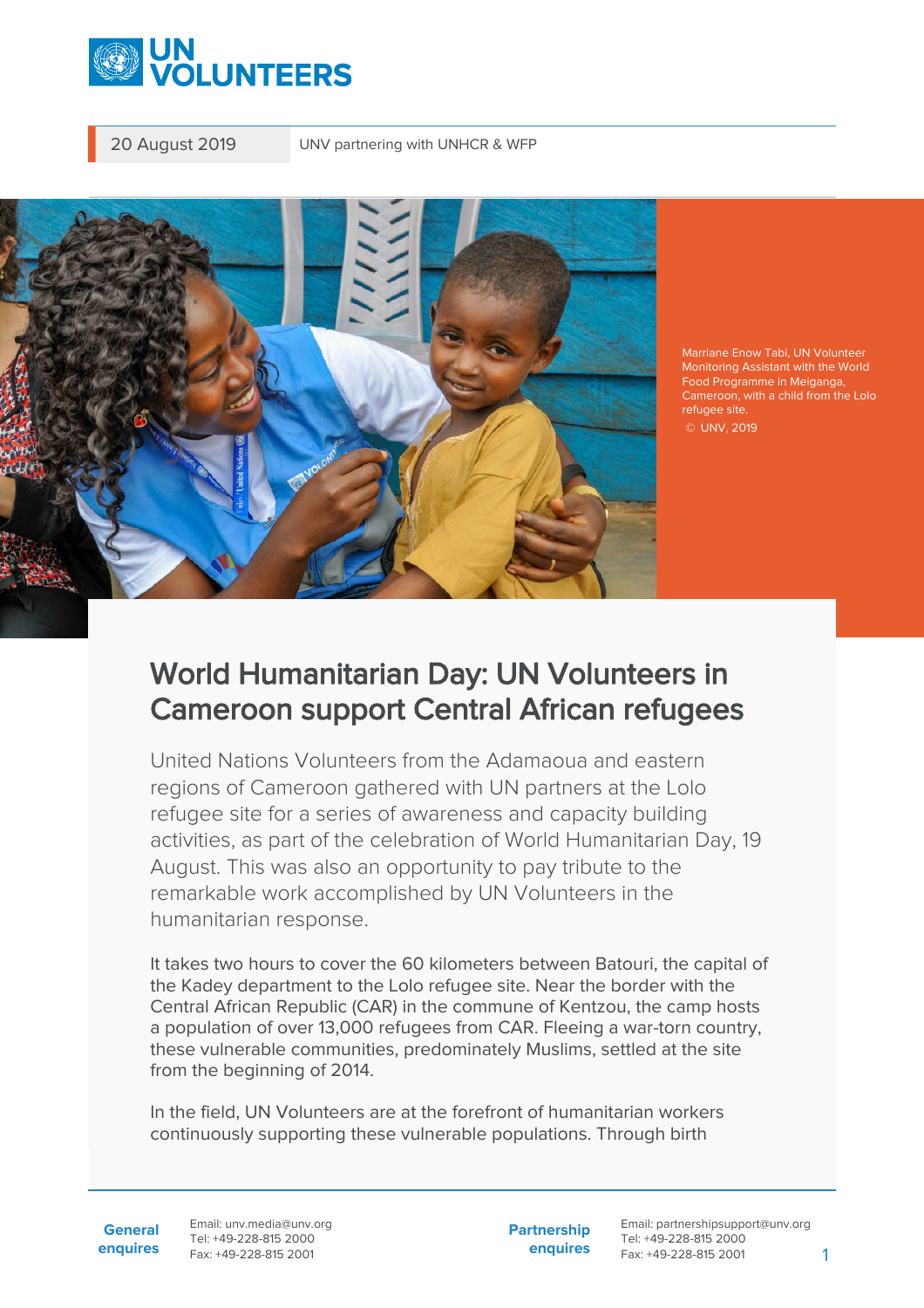

registration, children's schooling, agriculture, income-generating activities and the like, they improve the protection and empowerment of these refugees.

Marriane Enow Tabi from Cameroon serves as a UN Volunteer Monitoring Assistant in Meïganga with the World Food Programme (WFP). She is one 30 UN Volunteers who joined the celebration of World Humanitarian Day.

"This year Humanitarian Day celebrates humanitarian women, which I find very timely!" she rejoices.

I have seen firsthand how my colleagues who are women humanitarians act first in emergency situations. They dedicate time and effort to support people in difficulty. It is a great initiative to pay tribute and recognize their contributions. --Mariane Enow Tabi, UN Volunteer Monitoring Assistant with WFP, Cameroon

The contributions of women humanitarian volunteers are well appreciated both in Cameroon and throughout West and Central Africa, particularly those serving with the UN Refugee Agency (UNHCR) and WFP.

Ms Nana Amoah, Head of the WFP Sub Office in Bertoua, emphasizes:

 $\blacksquare$  I was impressed, not only by the extent of their skills and experience, but especially by the support and enthusiasm they bring. They are very passionate about what they do. I wish to welcome as many UN Volunteers as possible. They bring a very effective added value to our priorities

Mr Baseme Kulimushi, Head of UNHCR Sub Office in Bertoua, shares the

**General**

**enquires** Fax: +49-228-815 2001 Email: unv.media@unv.org Tel: +49-228-815 2000

**Partnership enquires**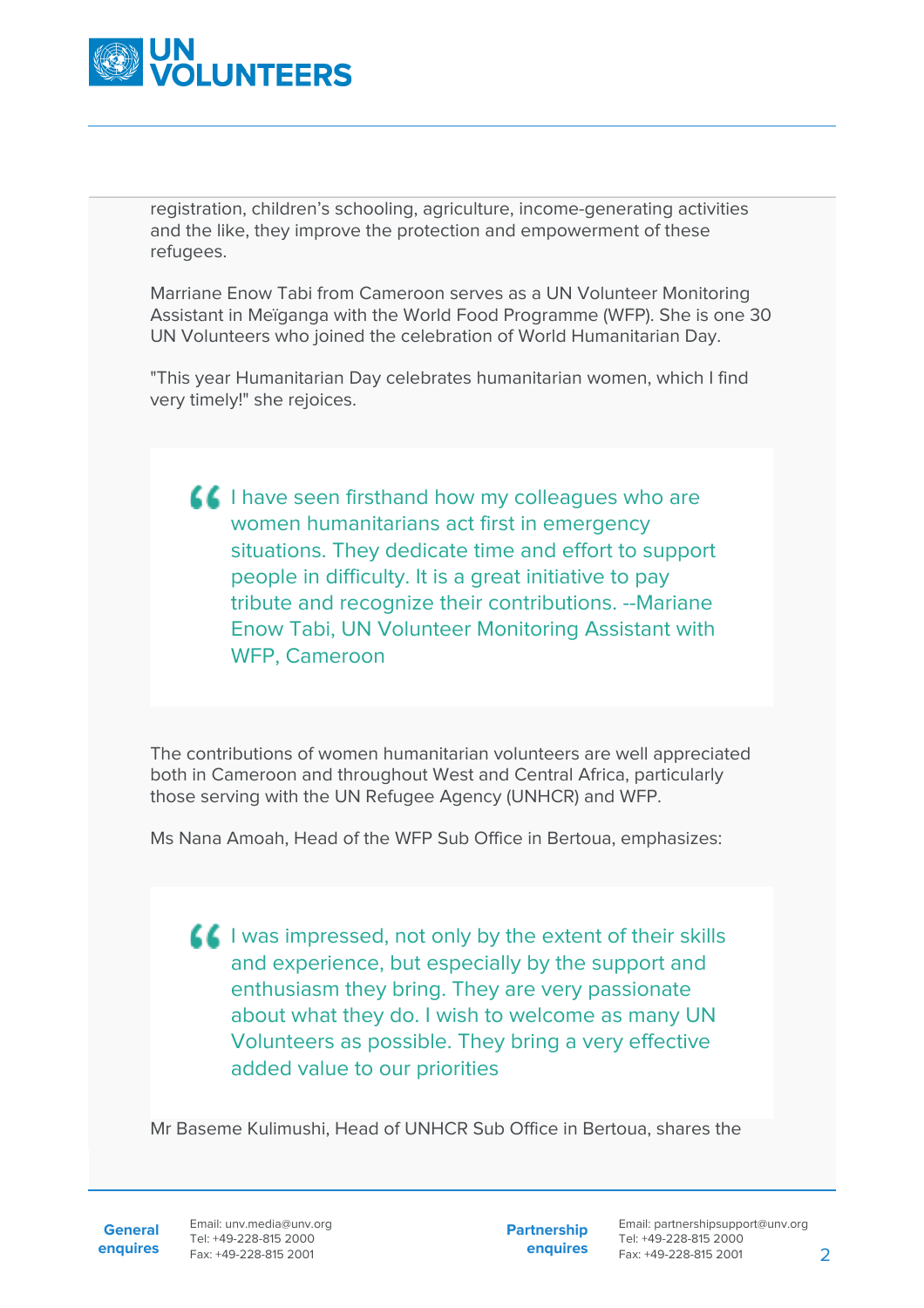

same opinion:

**THE UN Volunteers are doing work of the same** quality and importance as our staff members. -- Basame Kulimuschi, Head of UNHCR;s sub-office in Bertoua, Cameroon

## Impact: improving income-generating activities

A few meters from the refugee site of Lolo, Saïdou Hadjaratou stands in front of a small boukarou (tent) which serves as a showroom. Dresses for children and adults, sandals, woolen hats and small bags are arranged around the place.

The 15-year-old girl, head down, handles the loincloth while pressing the pedal of the sewing machine. For the 6th grade schoolgirl, sewing no longer seems to be a secret. She has been practicing this activity for two years now and helps her parents by making clothes after school hours.

**I** am grateful to humanitarian actors, especially women who volunteer to bring us support. Their presence here uplifts us and gives us hope. --Saïdou Hadjaratou, resident at Lolo refugee site

Not far from there, Hapsatou Housmanou, aged 50, focuses on another task: making soap. This is her main activity since she moved to Lolo refugee site five years ago with her entire family, of ten people in total.

"With palm oil, water and caustic acid, I make soap that I sell for 100 CFA, while staying at home. The problem today is that it has become more difficult to collect oil and caustic soda," Hapsatou regrets. "It is gratifying to how UN Volunteers are willing to bring us solutions," Hapsatou says.

**General**

**enquires** Fax: +49-228-815 2001 Email: unv.media@unv.org Tel: +49-228-815 2000

**Partnership enquires**